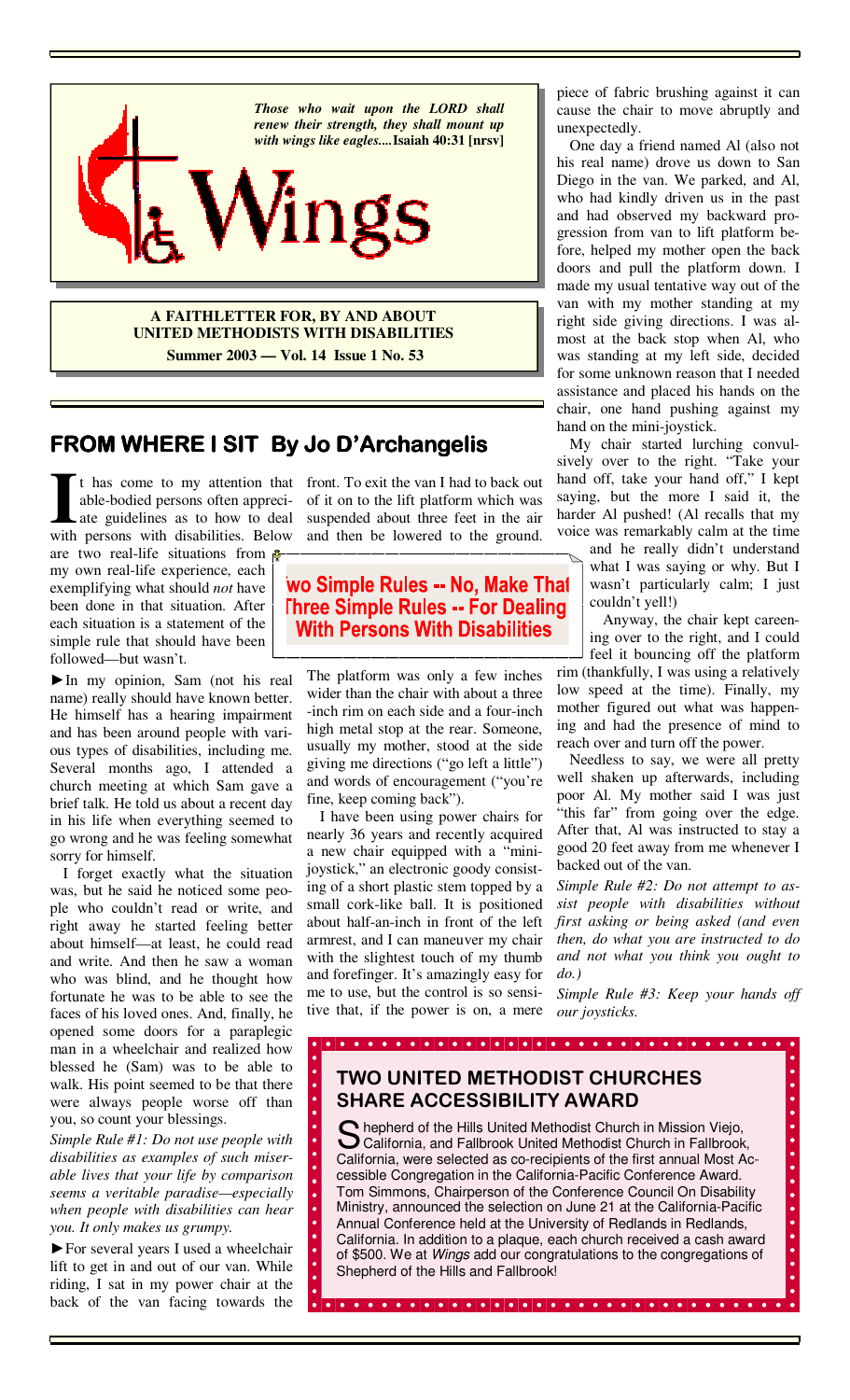

# **RETREAT 2003 REFLECTIONS: THE LORD IS MY SHEPHERD**

## **ON BIG TREES, COYOTE CHOIR PRACTICE, AND PSALM 23 By Abby Vincent**

hirteen years ago, our Retreat Dean Tom Simmons and other United Methodists in the California-Pacific Conference decided it would be a good idea to send a bunch of willing people with disabilities into the woods for a weekend and see what happened. Though attended by fewer in number than in previous years, the Earl Miller Spiritual Life Disability Retreat 2003, held June 6-8 at Camp Cedar Glen, was still a place where you could stroll and roll among big trees, listen to a coyote choir practice at night, and seek after spiritual truth while having a lot of fun doing it.

 Rev. Jerry and Juda Carter, coordinators of the Conference Council on Disability Ministry, led the group. Rev. Jerry was an accountant until a seizure caused his brain to lose most of its language ability. Through speech therapy, rehabilitation, and lots of support from friends and family, much of his language ability has been restored. In the process, he decided to become a diaconal minister in the United Methodist Church. Hearing the Carters' story was a real treat.

 Our spiritual sessions this year focused on the Twenty-third Psalm. We read several versions of it, noticing that the first place the writer goes is to "green pastures" and "still waters." These thoughts have meaning for our fast-paced lifestyles. Often we think work has to come first before recreation. Then we noticed that the Lord is first referred to as "he" and later as "thou" (KJV). Even though it is pre-Christian, this song sings the praises of relationship.

 Finally, we tried our hands at writing our own version. This was just play, as none of us really thought Psalm 23 needed improvement.

 Sunday morning we held our worship service in the Cedar Glen chapel, a small, intimate, wooden building equipped with a piano and organ. It was interesting that Rev. Jerry had us passing the peace after confession and the serving of Communion. We left the chapel in a great mood to have the final meal of the retreat and then go forth into the world.

> **Vincent, who is visually-impaired, is a member of The Church In Ocean Park (United Methodist Church) in Santa Monica, Calif., and has served in past years as a lay delegate to the California-Pacific Annual Conference.**

## **PSALM 23: A PSALM OF LIFE By Tom Simmons**

The 2003 Earl Miller Spiritual<br>Life Disability Retreat was led



by the Rev. Jerry Carter and his wife Juda, the Disability Ministry Coordinators for the California-Pacific Annual Conference of the United Methodist Church. Rev. Jerry currently serves as a chaplain at the Lake Forest Nursing Center in Lake Forest, Calif. Juda Carter works as an Education Standards Coordinator for the Regional Center of Orange County. Her role in that position is to insure that children with disabilities receive appropriate services from public schools. The Carters have worked in the field of disability advocacy for many years.

 The theme of the retreat was "Jesus the True Vine." The Carters shared messages, lead small group discussions, and used creative writing in the study of Psalm 23. Although Psalm 23 is often read at funerals to provide comfort, it is a psalm of life and describes to us how we should be living our lives.

 The study of Psalm 23 began with the understanding that God is all we need. Whether we are in green pastures or dark valleys, Jesus the Shepherd remains at our side and that is enough. If we have Jesus, we lack no good thing. But what ultimately matters is not physical comfort but spiritual restoration. When our Shepherd provides spiritual blessings, the goal is spiritual refreshment.

 Many Christians and many churches have it backwards. Many Christians run around busily doing ministry until they are too tired to continue, and only when they have no strength left do they stop and rest.

 Christianity is primarily a relationship, not a religion. To have activity without a relationship misses the entire point. Jesus has called us first to worship and secondly to work. In Psalm 23, David describes the joy of being in a personal relationship with God—a relationship that has no end.

**An amputee, Simmons has served as Dean of the Earl Miller Spiritual Life Disability Retreat since its inception in 1990. He is also chairperson of the California-Pacific Conference Council On Disability Ministry and a member of Arlington United Methodist Church in Riverside, Calif.** 

## I Am Disabled And…

I am only too aware how much importance mortals give to outward appearances, but you, O LORD, look on the heart.

**Affirmation #5 adapted from 1 Samuel 16:6-7 (NRSV) by Ken Tittle and Mariposa Ministry and Mariposa Online**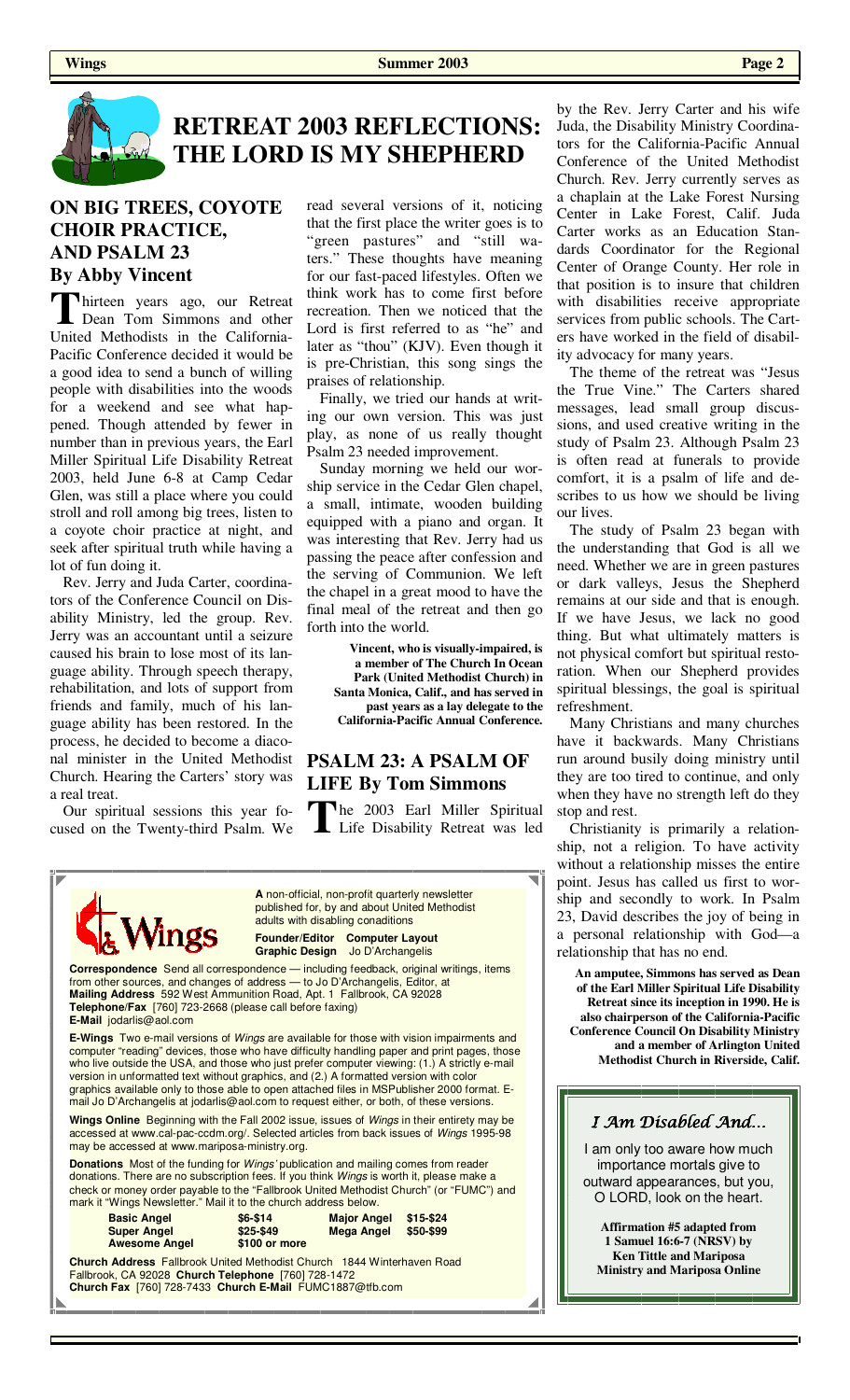

# **A SPECIAL BLESSING By Judy Loehr**

The Ash Wednesday Service provided a moving and<br>contemplative setting for a few<br>hundred people to gather to hear the vice provided a moving and contemplative setting for a few hundred people to gather, to hear the Word read and proclaimed, to sing Lenten hymns, to chant Psalms, to pray, and, in protracted periods of silence, to meditate upon the upcoming Lenten season. The liturgy had been carefully, prayerfully, and lovingly planned, with the hope that those in attendance would be moved by this creative expression of worship.

 As the scriptures were read, Sarah, a 30-year-old woman with a mental disability, watched and listened most intently as her mother read a passage. However, Sarah's attention span waned quickly as the service progressed, and during the times of silence Sarah would leave the front pew, shuffle out the side door, and always seem to return in yet another moment of protracted silence. As part of the planning team for the service, I was particularly sensitive to Sarah's movements and worried that

## **UMW DISABILITY RESOURCES**

#### *●* **RESPONSE Audio Cassettes**

Articles from the United Methodist Women magazine RESPONSE are available on cassette at \$12/year (11 issues) for persons with visual impairments. Subscriptions for groups (conferences, audiovisual libraries, districts, local units) who wish to make additional copies available for persons with visual impairments or available on loan are \$35/year. Sighted individuals may also subscribe to this service at the \$35 rate. Send subscription requests to: Magazine Circulation, The Service Center, 7820 Reading Road, Caller No. 1800, Cincinnati, OH 45222- 1800. Tel: (800) 305-9857, ext. 132; Fax: (513) 761-3722.

#### **● UMW Reading Program**

Titles for the UMW Reading Program are available in Braille (BR), Recorded Disc (RD), and/or Recorded Cassette (RC) from the National Library Service for the Blind and Physically Handicapped. For eligibility requirements, write to The National Library Service for the Blind and Physically Handicapped, The Library of Congress, Washington, D.C. 20542. For the location of the nearest regional library, call 800-424-8567. Log on to http://gbgmumc.org/UMW/Reading-Program/ for titles and the medium available (BR, RD, RC). Some titles can be ordered in large print from The Service Center (address and telephone number above).

**Adapted from the UMW website** 

they were distracting other worshipers.

 As the service ended, the bishop invited those gathered to remain seated following the benediction and to reflect in silence. And there was silence—a deep, expectant silence but only for a moment. It was then that Sarah shuffled up to the chancel area and in a very loud whisper, said, "Psst! Ms. Judy, come here!" I found myself becoming annoyed. What the worship team had planned and hoped for was happening, but Sarah was disrupting *our* plans. She was interfering with *our* silence.

 "Psst! Ms. Judy, come here!" After Sarah called out to me several times, I finally approached her at the steps of the chancel and asked softly but in a perturbed voice, "What is it?" "Do you love me, Ms. Judy?" "Of course, you know I love you; now go sit down and be quiet!"  $\overline{I}$  said rather sternly. "Do you really love me?" "You know I do; go back to your seat now, we're

praying." "Just say my name and tell me that you love me."

 At that moment I finally realized that the creative power and presence of the Holy Spirit had worked in, through, and among us, not necessarily as we had planned, but as only God could bring about. For in the spirit of that liturgy, Sarah had been transformed and sought a response—a response from someone she knew, loved, and trusted.

 This is what we all hope and pray for, what God wants for us, what brings healing and wholeness into our hurting world—a yearning for the human touch, a desire to be told that we are loved by God and loved by one another. Sarah was asking for a special blessing which I had never thought to ask for myself.

 I enfolded Sarah in my arms and held her close to me. "Sarah, I love you and God loves you. You are God's beloved daughter. Go in peace." Sarah looked up lovingly at me and in a loud voice said, "I love you, too, Ms. Judy. Thanks!"

Thank you, Sarah!

#### **From** *Alive Now* **[Sept./Oct. 1999]**